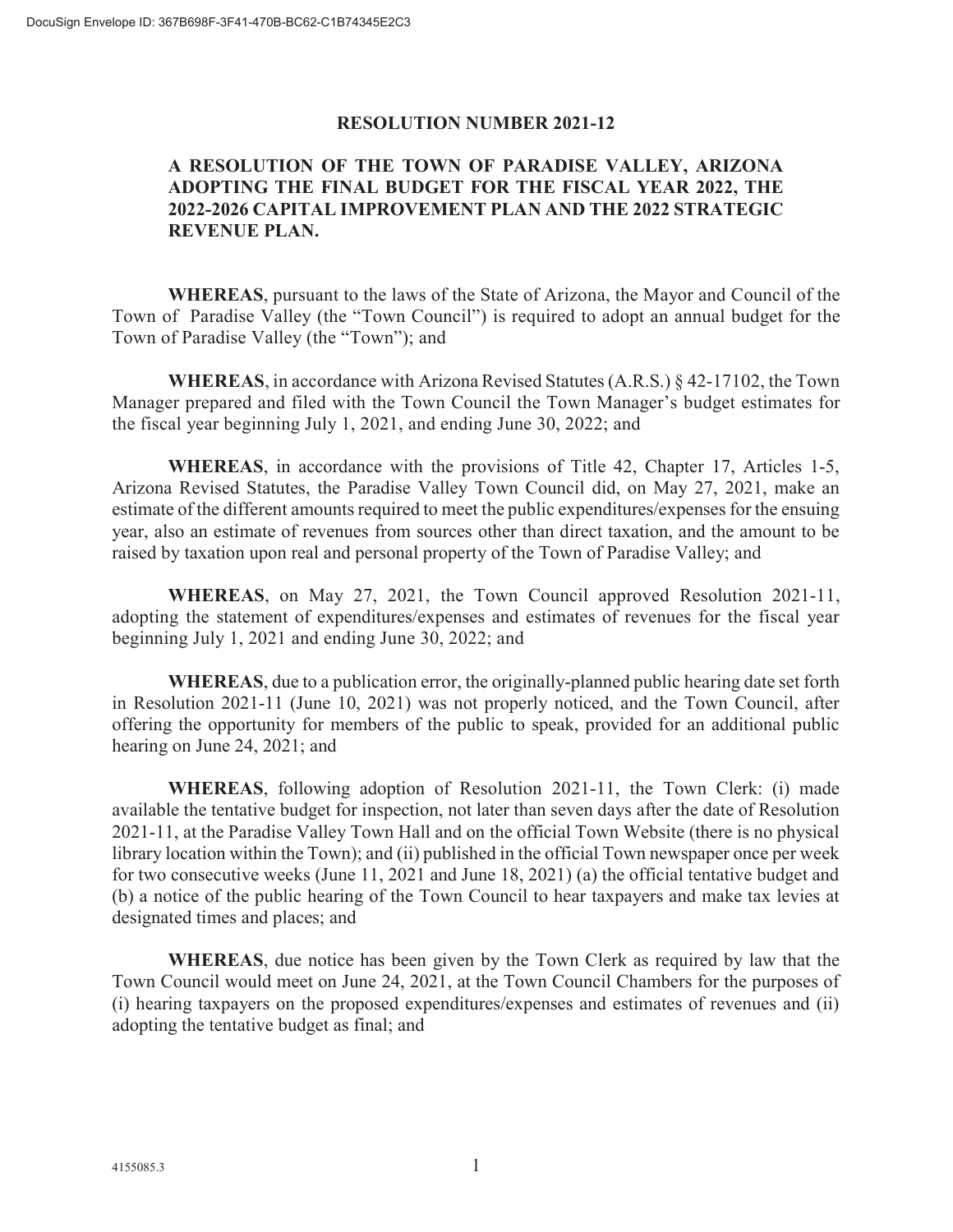WHEREAS, following due public notice, the Council met on June 24, 2021, at which time any taxpayer was privileged to appear and be heard in favor of or against any of the proposed expenditures/expenses and estimates of revenues; and

WHEREAS, the expenditures/expenses and estimates of revenues in the proposed final budget for Fiscal Year 2021/2022 do not exceed the expenditures/expenses and estimates of revenues shown on the published tentative budget; and

WHEREAS, the Town's Capital Improvement Program is a five-year plan that is examined at least annually and funding for Fiscal Year 2022 was included in the plan; and

WHEREAS, the Strategic Revenue Plan analyzes specific revenue tends, their basis, how likely risk factors could influence their performance and how such might impact the Town's governmental operations, obligation repayments and capital improvement plans in adverse economic conditions; and

WHEREAS, "Priority Two" department expenditures represent the spending authority effective July 1; "Priority Three" department contingencies are designed to keep pace with service demands that are poised to resume as revenues rebound, and specific criteria and service demands are realized.

NOW THEREFORE, BE IT RESOLVED, by the Town Council of the Town of Paradise Valley, Arizona, as follows:

Section 1. The recitals above are hereby incorporated as if fully set forth herein.

Section 2. The said estimates of revenues, and expenditures shown on the attached Schedules A, C, D, E, F and G and Capital Improvement Plan as now increased, reduced, or changed by and the same are hereby adopted as the final budget of the Town of Paradise Valley for the Fiscal Year 2022.

Section 3. The adopted budget for FY2022 provides single year funding and budget authority for the Capital Improvement Plan as a whole; any and all new individual contracts and/or projects will be brought to Town Council for specific approval.

Section 4. The Strategic Revenue Plan for FY2022 will evolve during the fiscal year as Town Management resumes financial forecasts and stress tests, provides no less than quarterly updates at Town Council meetings, and immediately provides the Town Council with written notice if any revenue trend or risk indicator signal an onset of materially adverse conditions that could be detrimental to the Town's financial condition.

Section 5. The adopted budget for FY2022 provides single year delegation to the Town Manager and the Chief Financial Officer to determine whether "specific criteria and service demands are realized" in order to begin reopening Priority Three contingency programs with prior communication to Council.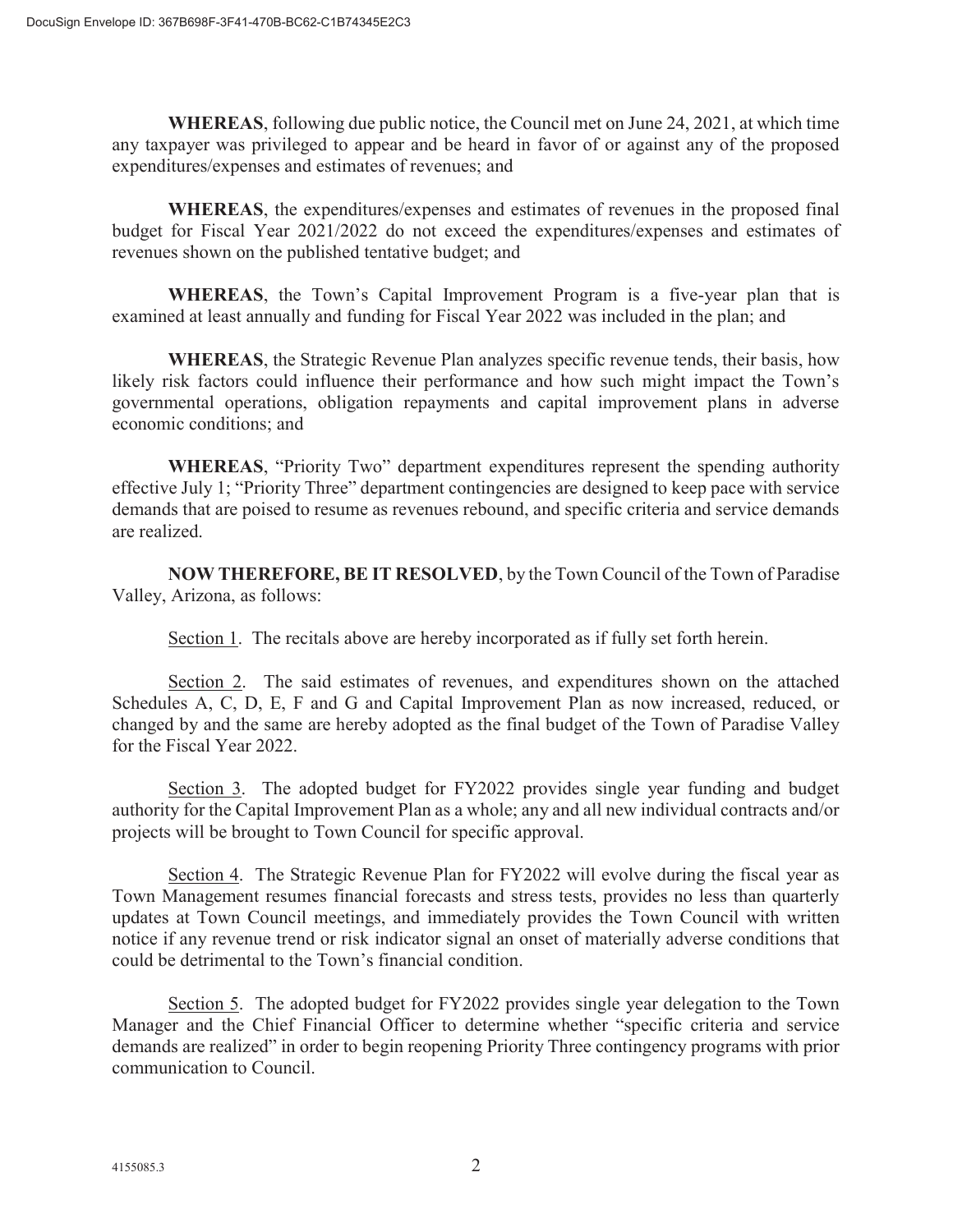Section 6. This Resolution shall be effective from and after its passage and approval according to law.

Section 7. If any section, subsection, sentence, clause, phrase, or portion of this Resolution is for any reason held to be invalid or unconstitutional by the decision of any court competent jurisdiction, such decision shall not affect the validity of the remaining portions thereof.

PASSED AND ADOPTED by the affirmative vote of the Paradise Valley Town Council this 24th day of June, 2021.

DocuSigned by:  $U \cup V \cup V \cup V \cup V$ 

Jerry Bien-Willner, Mayor

ATTEST:

DocuSigned by:

 $\sum_{i=1}^{n}$   $\sum_{i=1}^{n}$   $\sum_{i=1}^{n}$   $\sum_{i=1}^{n}$   $\sum_{i=1}^{n}$   $\sum_{i=1}^{n}$   $\sum_{i=1}^{n}$   $\sum_{i=1}^{n}$   $\sum_{i=1}^{n}$   $\sum_{i=1}^{n}$   $\sum_{i=1}^{n}$   $\sum_{i=1}^{n}$   $\sum_{i=1}^{n}$   $\sum_{i=1}^{n}$   $\sum_{i=1}^{n}$   $\sum_{i=1}^{n}$   $\sum_{i=1}^{n}$  Duncan Miller, Town Clerk

APPROVED AS TO FORM:

**QDocuSigned by: ..J.,.<»> A.tC::....irt.** 

 $\sum_{\text{D20E0ABCAE1440}}$ **CORPEGAER CAE1440...**<br>Andrew J. McGuire, Town Attorney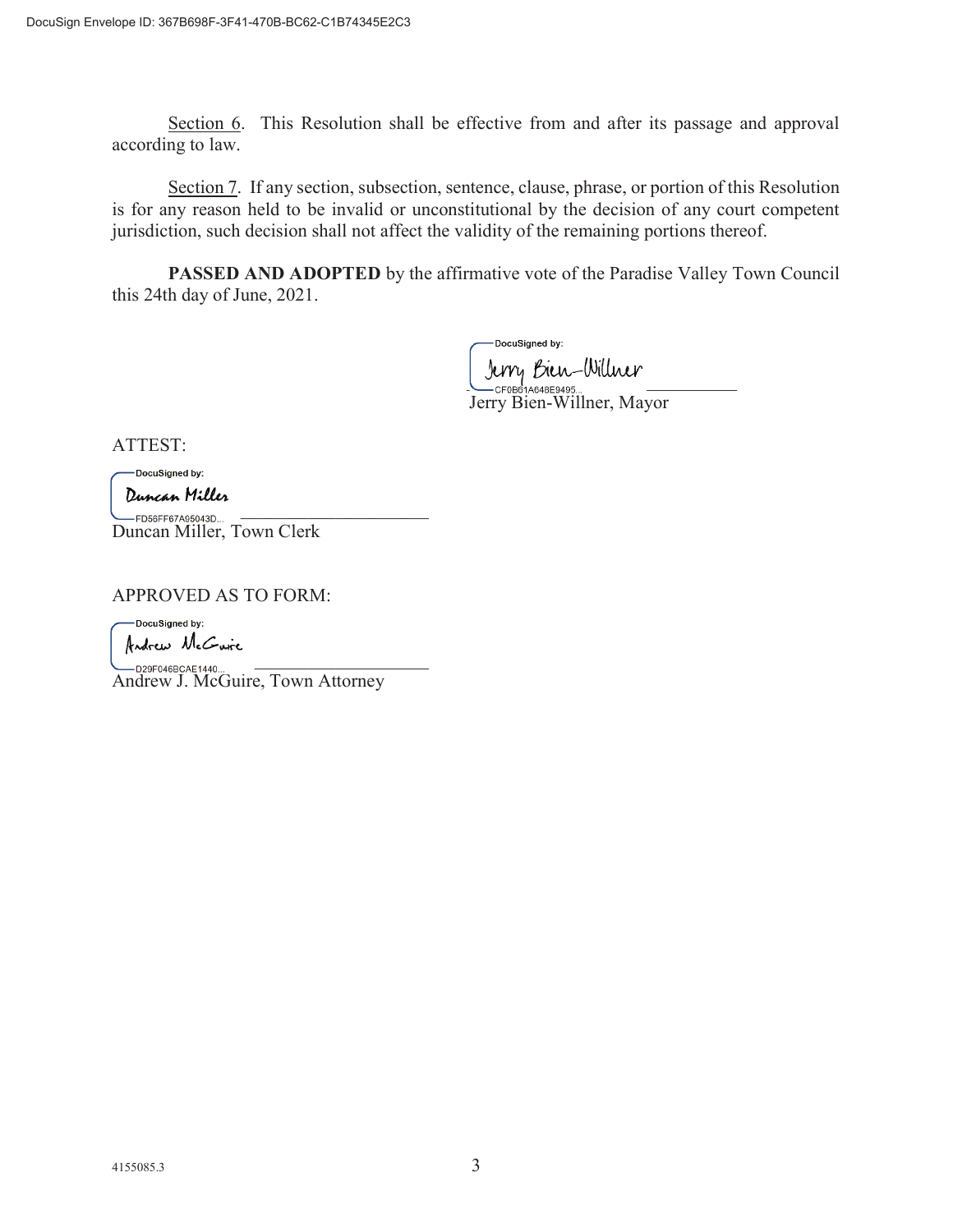#### **TOWN OF PARADISE VALLEYSummary Schedule of Estimated Revenues and Expenditures/Expenses Fiscal Year 2022**

|                                                                                          |             |              | <b>FUNDS</b>          |                                       |                                    |                                 |                                 |                                   |                                            |                        |  |  |  |  |
|------------------------------------------------------------------------------------------|-------------|--------------|-----------------------|---------------------------------------|------------------------------------|---------------------------------|---------------------------------|-----------------------------------|--------------------------------------------|------------------------|--|--|--|--|
| <b>Fiscal</b><br>Year                                                                    | s<br>с<br>h |              | <b>General Fund</b>   | <b>Special</b><br><b>Revenue Fund</b> | <b>Debt Service</b><br><b>Fund</b> | Capital<br><b>Projects Fund</b> | <b>Permanent</b><br><b>Fund</b> | <b>Enterprise</b><br><b>Funds</b> | Internal<br><b>Service</b><br><b>Funds</b> | <b>Total All Funds</b> |  |  |  |  |
| <b>Adopted/Adjusted Budgeted</b><br>Expenditures/Expenses*<br>2021                       | Е           |              | \$<br>$27,478,696$ \$ | $5,248,571$ \ \$                      | 2,208,028                          | \$<br>$22,544,280$ \ \$         |                                 | $6,740,796$ \$<br>\$              | $\overline{\phantom{a}}$                   | \$<br>64,220,371       |  |  |  |  |
| <b>Actual Expenditures/Expenses**</b><br>2021                                            | Е.          | $\mathbf{2}$ | 19,570,681            | 3,872,885                             | 2,208,028                          | 13,644,390                      | $\blacksquare$                  | 6,416,615                         | $\overline{\phantom{a}}$                   | 45,712,599             |  |  |  |  |
| 2022 Fund Balance/Net Position at July 1***                                              |             | 3            | 49,735,852            | 1,479,660                             | 1,328,478                          | 4,477,389                       | $\blacksquare$                  | 1,933,413                         | $\overline{\phantom{a}}$                   | 58,954,792             |  |  |  |  |
| 2022 Primary Property Tax Levy                                                           | в           | 4            |                       |                                       | $\overline{a}$                     |                                 |                                 |                                   |                                            |                        |  |  |  |  |
| 2022 Secondary Property Tax Levy                                                         | в           | 5            |                       | ٠                                     | ۰                                  |                                 |                                 |                                   |                                            |                        |  |  |  |  |
| <b>Estimated Revenues Other than Property Taxes</b><br>2022                              | C           | 6            | 37,834,970            | 6,102,321                             | ۰                                  | 845,000                         | $\overline{\phantom{a}}$        | 6,153,000                         | $\overline{\phantom{a}}$                   | 50,935,291             |  |  |  |  |
| 2022 Other Financing Sources                                                             | D           |              |                       |                                       | $\blacksquare$                     | 3,200,000                       | ۰                               |                                   | ٠                                          | 3,200,000              |  |  |  |  |
| <b>Other Financing (Uses)</b><br>2022                                                    | D           | 8            |                       | ٠                                     | $\overline{\phantom{a}}$           | (3, 200, 000)                   | ۰                               |                                   | ٠                                          | (3, 200, 000)          |  |  |  |  |
| <b>Interfund Transfers In</b><br>2022                                                    | D           | g            |                       | 2,081,945                             | 2,877,064                          | 3,000,000                       | $\blacksquare$                  | 200,000                           | $\overline{\phantom{a}}$                   | 8,159,009              |  |  |  |  |
| 2022 Interfund Transfers (Out)                                                           | D           | 10           | (7,959,009)           |                                       |                                    |                                 | ۰                               | (200, 000)                        | $\overline{\phantom{a}}$                   | (8, 159, 009)          |  |  |  |  |
| Line 11: Reduction for Fund Balance Assigned for<br>2022 Future Budget Year Expenditures |             |              |                       |                                       |                                    |                                 |                                 |                                   |                                            |                        |  |  |  |  |
| <b>Future Long-Term Debt Retirements</b>                                                 |             | 11           | 4,197,336             |                                       | 1,328,478                          |                                 | ۰                               |                                   | $\overline{\phantom{a}}$                   | 5,525,814              |  |  |  |  |
| <b>Future Facilities, Fleet, Equipment and Streets</b>                                   |             |              | 2,372,585             | 1,427,778                             | $\blacksquare$                     | 3,200,000                       |                                 |                                   | ٠                                          | 7,000,363              |  |  |  |  |
| <b>Future Financial Stability (90%)</b>                                                  |             |              | 28,598,702            |                                       | ۰                                  |                                 |                                 |                                   | ٠                                          | 28,598,702             |  |  |  |  |
| <b>Total Financial Resources Available</b><br>2022                                       |             | 12           | 44,443,190            | 8,236,148                             | 2,877,064                          | 11,522,389                      | $\overline{\phantom{a}}$        | 8,086,413                         | ٠                                          | 75,165,204             |  |  |  |  |
| 2022<br><b>Budgeted Expenditures/Expenses</b>                                            | Е.          | 13           | $31,776,336$ \$<br>\$ | 8,155,578                             | 2,877,064<br>\$                    | $7,830,610$ \$<br>- \$          |                                 | $6,499,952$ \$<br>\$              | $\overline{\phantom{a}}$                   | 57,139,540<br>\$       |  |  |  |  |

| <b>EXPENDITURE LIMITATION COMPARISON</b>                         | 2021                           | 2022         |
|------------------------------------------------------------------|--------------------------------|--------------|
| 1. Budgeted expenditures/expenses                                | \$64,220,371                   | \$57.139.540 |
| 2. Add/subtract: estimated net reconciling items                 | (10, 220)                      | (10, 220)    |
| 3. Budgeted expenditures/expenses adjusted for reconciling items | 64,210,151                     | 57,129,320   |
| 4. Less: estimated exclusions                                    | (20.851,090)                   | (12.949.732) |
| 5. Amount subject to the expenditure limitation                  | \$43,359,061                   | \$44,179,588 |
| 6. EEC expenditure limitation                                    | $$43,359,061 \mid $44,179,588$ |              |

**XThe city/town does not levy property taxes and does not have special assessment districts for which property taxes are levied. Therefore, Schedule B has been omitted.** D

**\*Includes Expenditure/Expense Adjustments Approved in the <u>current yea</u>r from Schedule E.** 

**\*\*Includes actual amounts as of the date the proposed budget was prepared, adjusted for estimated activity for the remainder of the fiscal year.**

**\*\*\*Amounts on this line represent Fund Balance/Net Position amounts except for amounts not in spendable form (e.g., prepaids and inventories) or legally or contractually required to be maintained intact (e.g., principal of a permanent fund).**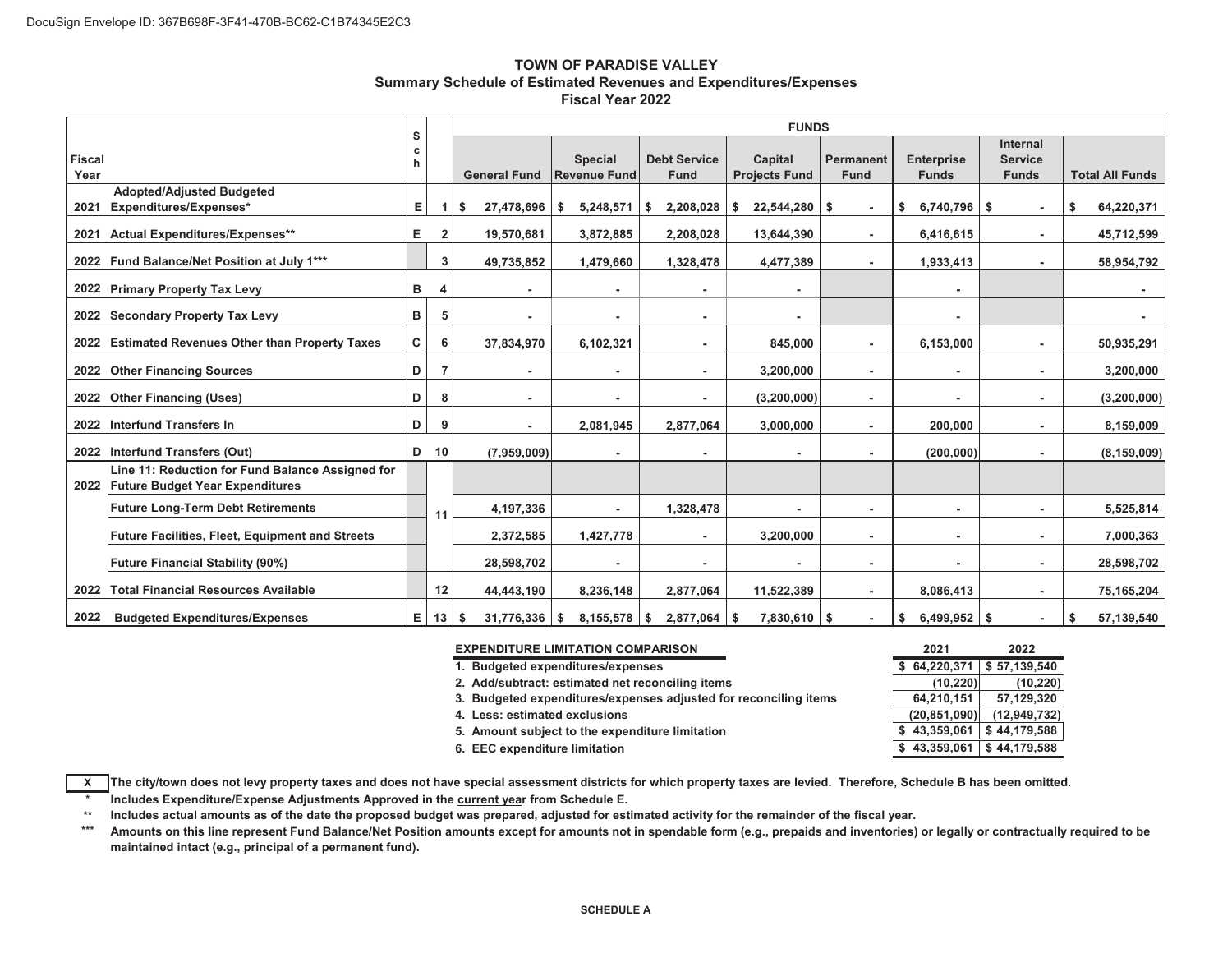### **TOWN OF PARADISE VALLEY Revenues Other Than Property Taxes Fiscal Year 2022**

|                                   |               | <b>ESTIMATED</b><br><b>REVENUES</b><br>2021 | <b>ACTUAL</b><br><b>REVENUES*</b><br>2021 | <b>ESTIMATED</b><br><b>REVENUES</b> |
|-----------------------------------|---------------|---------------------------------------------|-------------------------------------------|-------------------------------------|
| <b>SOURCE OF REVENUES</b>         |               |                                             |                                           | 2022                                |
| <b>GENERAL FUND</b>               |               |                                             |                                           |                                     |
| <b>Local taxes</b>                |               |                                             |                                           |                                     |
| Transaction privilege (sales) tax | $\frac{1}{2}$ | 16,198,800 \$                               | 16,198,800 \$                             | 16,511,800                          |
| Occupancy (bed) tax               |               | 2,382,000                                   | 2,382,000                                 | 3,000,000                           |
| Franchise (fee) tax               |               | 1,191,000                                   | 1,191,000                                 | 1,191,000                           |
| <b>Licenses and permits</b>       |               |                                             |                                           |                                     |
| <b>Building permits</b>           |               | 883,000                                     | 883,000                                   | 880,000                             |
| In house plan review              |               | 807,600                                     | 807,600                                   | 700,000                             |
| Hillside application              |               | 164,100                                     | 164,100                                   | 95,500                              |
| All other licenses and permits    |               | 1,256,430                                   | 1,256,430                                 | 1,315,100                           |
| Intergovernmental                 |               |                                             |                                           |                                     |
| State shared income tax           |               | 2,353,300                                   | 2,353,300                                 | 1,909,770                           |
| State shared sales tax            |               | 1,654,600                                   | 1,654,600                                 | 1,718,600                           |
| Auto lieu tax                     |               | 683,730                                     | 683,730                                   | 678,000                             |
| All other intergovernmental       |               | 125,390                                     | 125,390                                   | 137,000                             |
| <b>Fines and forfeits</b>         |               |                                             |                                           |                                     |
| Court collected fines             |               | 1,380,000                                   | 1,380,000                                 | 1,300,000                           |
| PD technology fee                 |               | 614,110                                     | 614,110                                   | 610,000                             |
| Public safety fee                 |               | 85,670                                      | 85,670                                    | 85,000                              |
| All other fines and forfeits      |               | 165,270                                     | 165,270                                   | 130,000                             |
| <b>Miscellaneous</b>              |               |                                             |                                           |                                     |
| Rents and royalties               |               | 80,600                                      | 80,600                                    | 81,640                              |
| Post office charges for services  |               | 314,940                                     | 314,940                                   | 341,250                             |
| Interest income                   |               | 438,150                                     | 438,150                                   | 323,300                             |
| Other miscellaneous               |               | 134,000                                     | 134,000                                   | 24,400                              |
|                                   |               |                                             |                                           |                                     |
| Total before contingencies \$     |               | 30,912,690 \$                               | 30,912,690 \$                             | 31,032,360                          |
| Contingencies for revenue rebound |               |                                             |                                           |                                     |
| Local taxes contingency           |               | 2,847,900                                   |                                           | 3,742,200                           |
| Licenses and permits contingency  |               | 771,800                                     |                                           | 737,000                             |
| Intergovernmental contingency     |               | 69,790                                      |                                           | 11,400                              |
| Fines and forfeits                |               | 354,000                                     |                                           | 1,067,000                           |
| Miscellaneous contingency         |               | 487,750                                     |                                           | 1,245,010                           |
|                                   |               |                                             |                                           |                                     |
| <b>Total General Fund \$</b>      |               | 35,443,930                                  | \$<br>30,912,690                          | \$<br>37,834,970                    |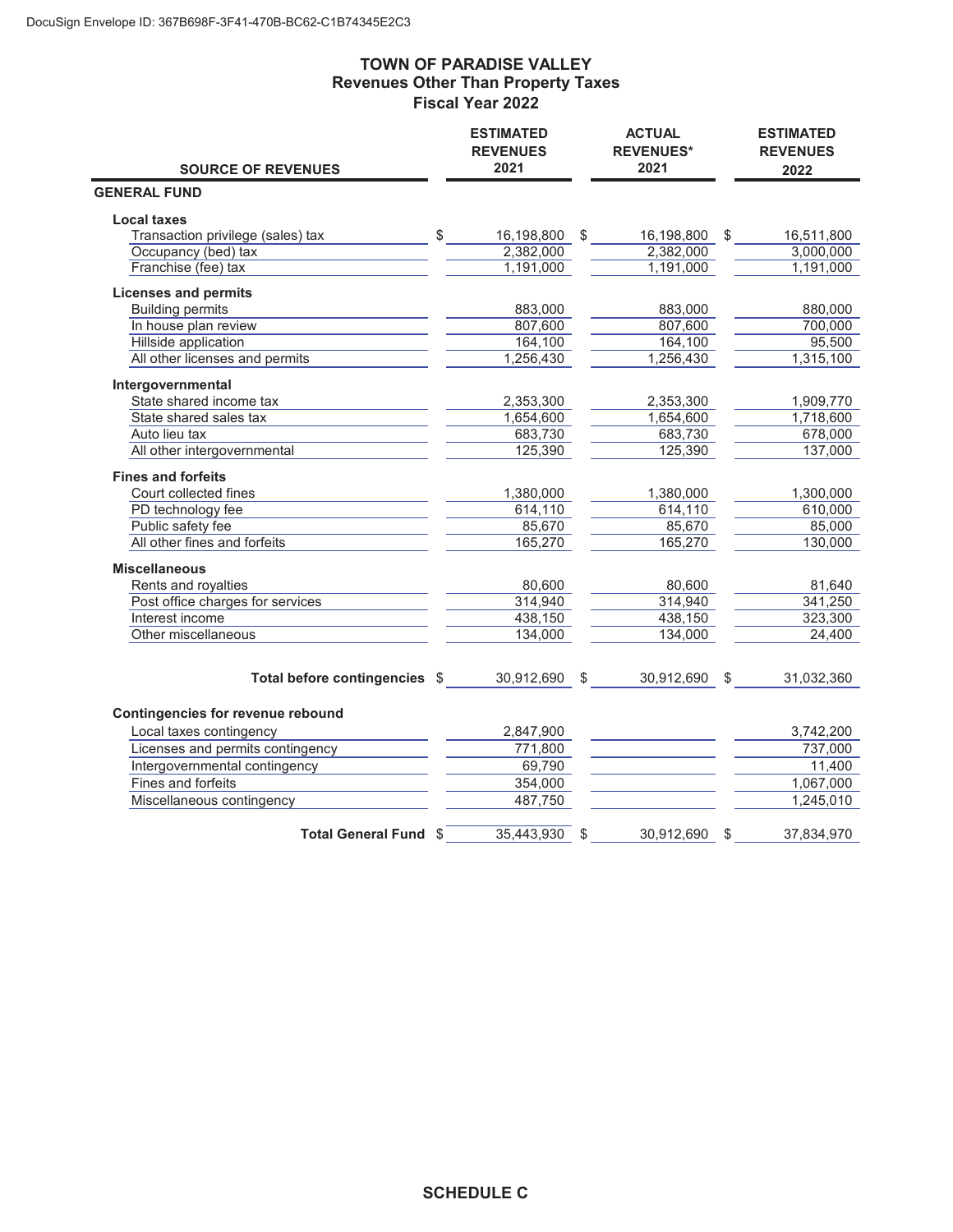### **TOWN OF PARADISE VALLEY Revenues Other Than Property Taxes Fiscal Year 2022**

| <b>SOURCE OF REVENUES</b>                                                                                                                                                                                     |            | <b>ESTIMATED</b><br>ACTUAL<br><b>REVENUES</b><br><b>REVENUES*</b><br>2021<br>2021 |  |                                                                                                                                                                    |  | <b>ESTIMATED</b><br><b>REVENUES</b><br>2022 |  |
|---------------------------------------------------------------------------------------------------------------------------------------------------------------------------------------------------------------|------------|-----------------------------------------------------------------------------------|--|--------------------------------------------------------------------------------------------------------------------------------------------------------------------|--|---------------------------------------------|--|
| <b>SPECIAL REVENUE FUNDS</b>                                                                                                                                                                                  |            |                                                                                   |  |                                                                                                                                                                    |  |                                             |  |
|                                                                                                                                                                                                               |            |                                                                                   |  |                                                                                                                                                                    |  |                                             |  |
| Highway user revenue fund (HURF) $\qquad \qquad \$$ 982,020 \$ 982,020 \$ 973,000                                                                                                                             |            |                                                                                   |  |                                                                                                                                                                    |  |                                             |  |
| HURF contingency                                                                                                                                                                                              |            |                                                                                   |  |                                                                                                                                                                    |  | 127,000                                     |  |
|                                                                                                                                                                                                               |            |                                                                                   |  | <b>Total HURF</b> $\sqrt[6]{\begin{array}{c} 5 \end{array}}$ 982,020 $\sqrt[6]{\begin{array}{c} 9 \end{array}}$ 982,020 $\sqrt[6]{\begin{array}{c} 9 \end{array}}$ |  | 1,100,000                                   |  |
|                                                                                                                                                                                                               |            |                                                                                   |  |                                                                                                                                                                    |  |                                             |  |
| $\frac{\$ 271,796}{\$ 1}$ \$ $\frac{271,796}{\$ 271,796}$ \$ $\frac{271,796}{\$ 1}$<br>Court enhancement                                                                                                      |            |                                                                                   |  |                                                                                                                                                                    |  | 310,000                                     |  |
| Court revenue contingency                                                                                                                                                                                     |            |                                                                                   |  |                                                                                                                                                                    |  | (65, 279)                                   |  |
| Court JCEF and Fill the Gap                                                                                                                                                                                   |            |                                                                                   |  | $\overline{\qquad \qquad 5,000}$                                                                                                                                   |  | 5,000                                       |  |
| Total Court \$                                                                                                                                                                                                |            |                                                                                   |  | $\frac{5,000}{276,796}$ \$ $\frac{5,000}{276,796}$ \$                                                                                                              |  | 249,721                                     |  |
|                                                                                                                                                                                                               |            |                                                                                   |  |                                                                                                                                                                    |  |                                             |  |
|                                                                                                                                                                                                               |            |                                                                                   |  | 50,000 \$                                                                                                                                                          |  | 114,600                                     |  |
| <b>Transportation grants</b>                                                                                                                                                                                  |            | 37,737                                                                            |  | 37,737                                                                                                                                                             |  | 38,000                                      |  |
| Other grants and donations                                                                                                                                                                                    |            | 11,590                                                                            |  | $\frac{1}{20,000}$                                                                                                                                                 |  | 1,100,000                                   |  |
| Federal and state grant contingency                                                                                                                                                                           |            | 1,680,424                                                                         |  | 1,680,424                                                                                                                                                          |  | 3,500,000                                   |  |
| Total Police and other grants \$                                                                                                                                                                              |            | $\frac{1,779,751}{1,779,751}$ \$                                                  |  | $1,788,161$ \$                                                                                                                                                     |  | 4,752,600                                   |  |
|                                                                                                                                                                                                               |            |                                                                                   |  |                                                                                                                                                                    |  |                                             |  |
| Total Special Revenue Funds \$3,038,567 \$                                                                                                                                                                    |            |                                                                                   |  | 3,046,977 \$                                                                                                                                                       |  | 6,102,321                                   |  |
|                                                                                                                                                                                                               |            |                                                                                   |  |                                                                                                                                                                    |  |                                             |  |
| <b>CAPITAL PROJECTS FUNDS</b>                                                                                                                                                                                 |            |                                                                                   |  |                                                                                                                                                                    |  |                                             |  |
| Development agreements 6 5 5 6,110,000 \$ 1,193,214 \$                                                                                                                                                        |            |                                                                                   |  |                                                                                                                                                                    |  | 575,000                                     |  |
| <b>SRP</b> Aesthics                                                                                                                                                                                           |            |                                                                                   |  | 200,000                                                                                                                                                            |  | 200,000                                     |  |
| Residents of Paradise Valley                                                                                                                                                                                  |            |                                                                                   |  |                                                                                                                                                                    |  | 70,000                                      |  |
|                                                                                                                                                                                                               | $\sqrt{s}$ |                                                                                   |  | $\frac{200,000}{70,000}$ $\frac{70,000}{8,380,000}$ $\frac{1,193,214}{4}$ $\frac{5}{4}$                                                                            |  | 845,000                                     |  |
|                                                                                                                                                                                                               |            |                                                                                   |  |                                                                                                                                                                    |  |                                             |  |
| Total Capital Projects Funds \$8,380,000 \$                                                                                                                                                                   |            |                                                                                   |  | 1,193,214 \$                                                                                                                                                       |  | 845,000                                     |  |
| <b>ENTERPRISE FUNDS</b>                                                                                                                                                                                       |            |                                                                                   |  |                                                                                                                                                                    |  |                                             |  |
| Fees for services                                                                                                                                                                                             |            |                                                                                   |  |                                                                                                                                                                    |  | 140,000                                     |  |
| Total Alarm Services Fund $\frac{2}{3}$ $\frac{155,000}{155,000}$ $\frac{2}{3}$ $\frac{135,731}{35,731}$ $\frac{2}{3}$                                                                                        |            | $\frac{155,000}{155,000}$ \$                                                      |  |                                                                                                                                                                    |  | 140,000                                     |  |
|                                                                                                                                                                                                               |            |                                                                                   |  |                                                                                                                                                                    |  |                                             |  |
|                                                                                                                                                                                                               |            |                                                                                   |  | 2,923,156 \$                                                                                                                                                       |  |                                             |  |
| Fees for services<br>IGA fee                                                                                                                                                                                  |            | 2,850,000 \$<br>245,000                                                           |  | 270,000                                                                                                                                                            |  | 2,920,000<br>270,000                        |  |
| Rents and reimbursements                                                                                                                                                                                      |            | 47,000                                                                            |  | 44,807                                                                                                                                                             |  | 43,000                                      |  |
| Total Fire Services Fund \$ 3,142,000 \$                                                                                                                                                                      |            |                                                                                   |  | $3,237,963$ \$                                                                                                                                                     |  | 3,233,000                                   |  |
|                                                                                                                                                                                                               |            |                                                                                   |  |                                                                                                                                                                    |  |                                             |  |
| Fees for services                                                                                                                                                                                             |            | 2,560,000 \$<br>$\frac{1}{2}$                                                     |  | 2,535,354 \$                                                                                                                                                       |  | 2,560,000                                   |  |
| Buy back and miscellaneous                                                                                                                                                                                    |            |                                                                                   |  | 6,477                                                                                                                                                              |  | $\overline{20,000}$                         |  |
| $\frac{1}{\text{Scellaneous}}$ $\frac{1}{\text{Total Water Utility Fund}}$ $\frac{1}{\text{Total Water Utility Fund}}$ $\frac{1}{\text{Total Water Utility Fund}}$ $\frac{1}{\text{Total Water UtilityFind}}$ |            |                                                                                   |  | $2,541,831$ \$                                                                                                                                                     |  | 2,580,000                                   |  |
|                                                                                                                                                                                                               |            |                                                                                   |  |                                                                                                                                                                    |  |                                             |  |
| Impact fee                                                                                                                                                                                                    |            |                                                                                   |  |                                                                                                                                                                    |  | 200,000                                     |  |
|                                                                                                                                                                                                               |            |                                                                                   |  | $\frac{150,000}{150,000}$ \$ $\frac{358,351}{358,351}$ \$                                                                                                          |  | 200,000                                     |  |
|                                                                                                                                                                                                               |            |                                                                                   |  |                                                                                                                                                                    |  |                                             |  |
| Total Wastewater Impact Fee Fund $$6,027,000$ \$6,273,876 \$                                                                                                                                                  |            |                                                                                   |  |                                                                                                                                                                    |  | 6,153,000                                   |  |
|                                                                                                                                                                                                               |            |                                                                                   |  |                                                                                                                                                                    |  |                                             |  |
|                                                                                                                                                                                                               |            |                                                                                   |  |                                                                                                                                                                    |  |                                             |  |
| <b>TOTAL ALL FUNDS</b> \$ 52,889,497 \$ 41,426,757 \$ 50,935,291                                                                                                                                              |            |                                                                                   |  |                                                                                                                                                                    |  |                                             |  |

 \* Includes actual revenues recognized on the modified accrual or accrual basis as of the date the proposed budget was prepared, plus estimated revenues for the remainder of the fiscal year.

## **SCHEDULE C**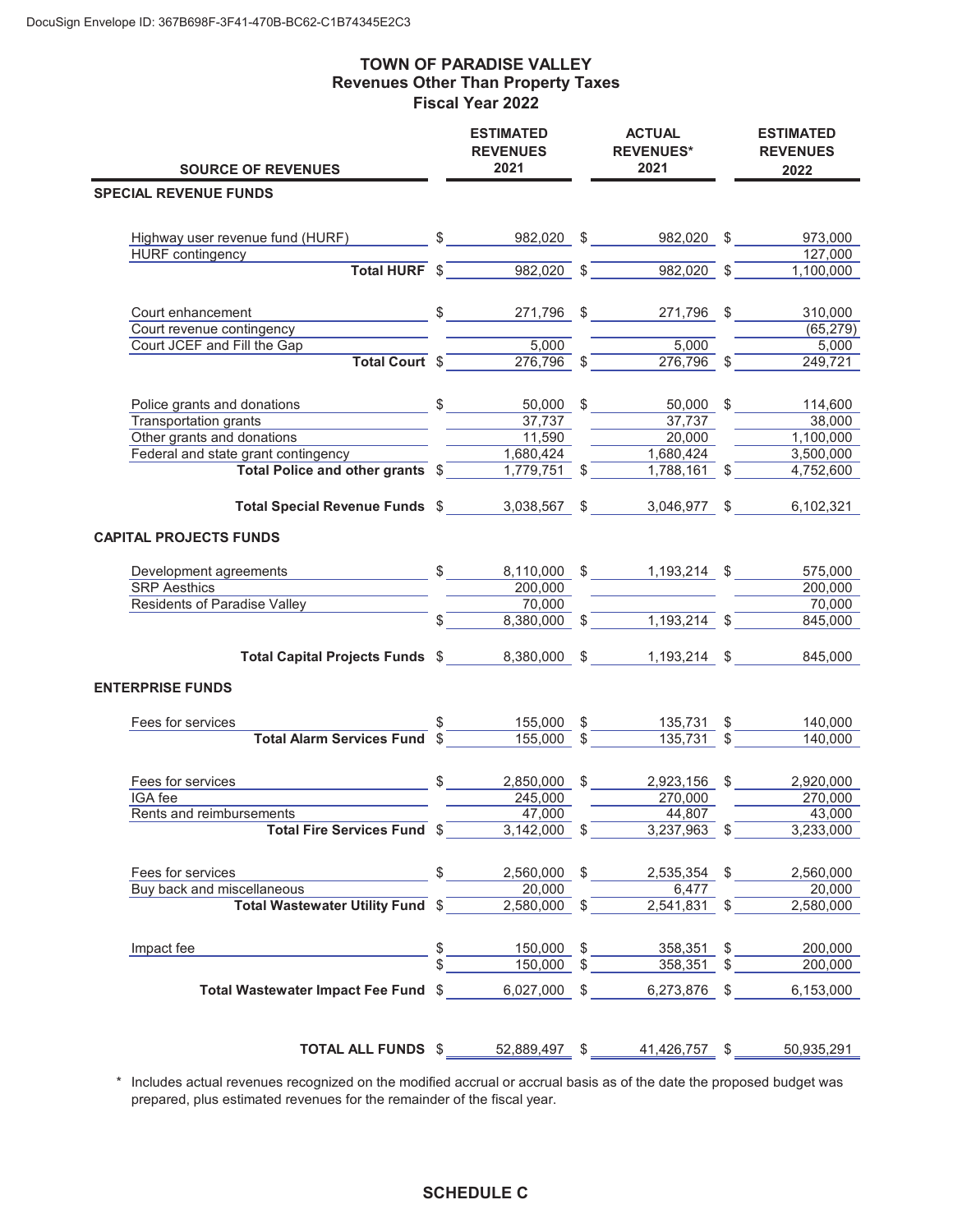# **TOWN OF PARADISE VALLEY Other Financing Sources/<Uses> and Interfund Transfers Fiscal Year 2022**

|                                     |      | <b>OTHER FINANCING</b> | 2022       |               |     |                | <b>INTERFUND TRANSFERS</b><br>2022 |               |  |  |
|-------------------------------------|------|------------------------|------------|---------------|-----|----------------|------------------------------------|---------------|--|--|
| <b>FUND</b>                         |      | <b>SOURCES</b>         |            | <uses></uses> |     | $\overline{N}$ |                                    | $<$ OUT>      |  |  |
| <b>GENERAL FUND</b>                 |      |                        |            |               |     |                |                                    |               |  |  |
| Highway Revenue User Fund (HURF)    | \$   |                        | \$         |               | \$  |                | \$                                 | (2,081,945)   |  |  |
| <b>CIP Capital Projects Fund</b>    |      |                        |            |               |     |                |                                    | (3,000,000)   |  |  |
| CIP Series 2016 Excise Tax          |      |                        |            |               |     |                |                                    | (1,480,883)   |  |  |
| CIP Series 2020 Excise Tax          |      |                        |            |               |     |                |                                    | (1,396,181)   |  |  |
| <b>Total General Fund \$</b>        |      |                        | \$         |               | \$. |                | \$                                 | (7,959,009)   |  |  |
| <b>SPECIAL REVENUE FUNDS</b>        |      |                        |            |               |     |                |                                    |               |  |  |
| Highway Revenue User Fund (HURF)    | \$   |                        | \$         |               | \$  | 2,081,945      | \$                                 |               |  |  |
| <b>Total Special Revenue Funds</b>  | \$   |                        | \$.        |               |     | 2,081,945      | \$                                 |               |  |  |
| <b>DEBT SERVICE FUNDS</b>           |      |                        |            |               |     |                |                                    |               |  |  |
| CIP Series 2016 Excise Tax          | \$   |                        | \$         |               | \$  | 2,877,064      | \$                                 |               |  |  |
| CIP Series 2020 Excise Tax          |      |                        |            |               |     |                |                                    |               |  |  |
| Total Debt Service Funds \$         |      |                        | $\sqrt{s}$ |               | \$  | 2,877,064      | -\$                                |               |  |  |
| <b>CAPITAL PROJECTS FUNDS</b>       |      |                        |            |               |     |                |                                    |               |  |  |
| <b>CIP Capital Projects Fund</b>    | \$   | 3,200,000              | \$         |               | \$  | 3,000,000      | \$                                 |               |  |  |
| CIP Series 2020 Excise Tax Proceeds |      |                        |            | (3,200,000)   |     |                |                                    |               |  |  |
| Total Capital Projects Funds \$     |      | 3,200,000              | \$         | (3,200,000)   | \$  | 3,000,000      | \$                                 |               |  |  |
| <b>ENTERPRISE FUNDS</b>             |      |                        |            |               |     |                |                                    |               |  |  |
| Wastewater                          | \$   |                        | \$         |               | \$  | 200,000        | \$                                 |               |  |  |
| Impact fees                         |      |                        |            |               |     |                |                                    | (200,000)     |  |  |
| Total Enterprise Funds \$           |      |                        | \$         |               | \$. | 200,000        | \$                                 | (200,000)     |  |  |
| <b>TOTAL ALL FUNDS</b>              | - \$ | 3,200,000              | \$         | (3,200,000)   | \$  | 8,159,009      | \$                                 | (8, 159, 009) |  |  |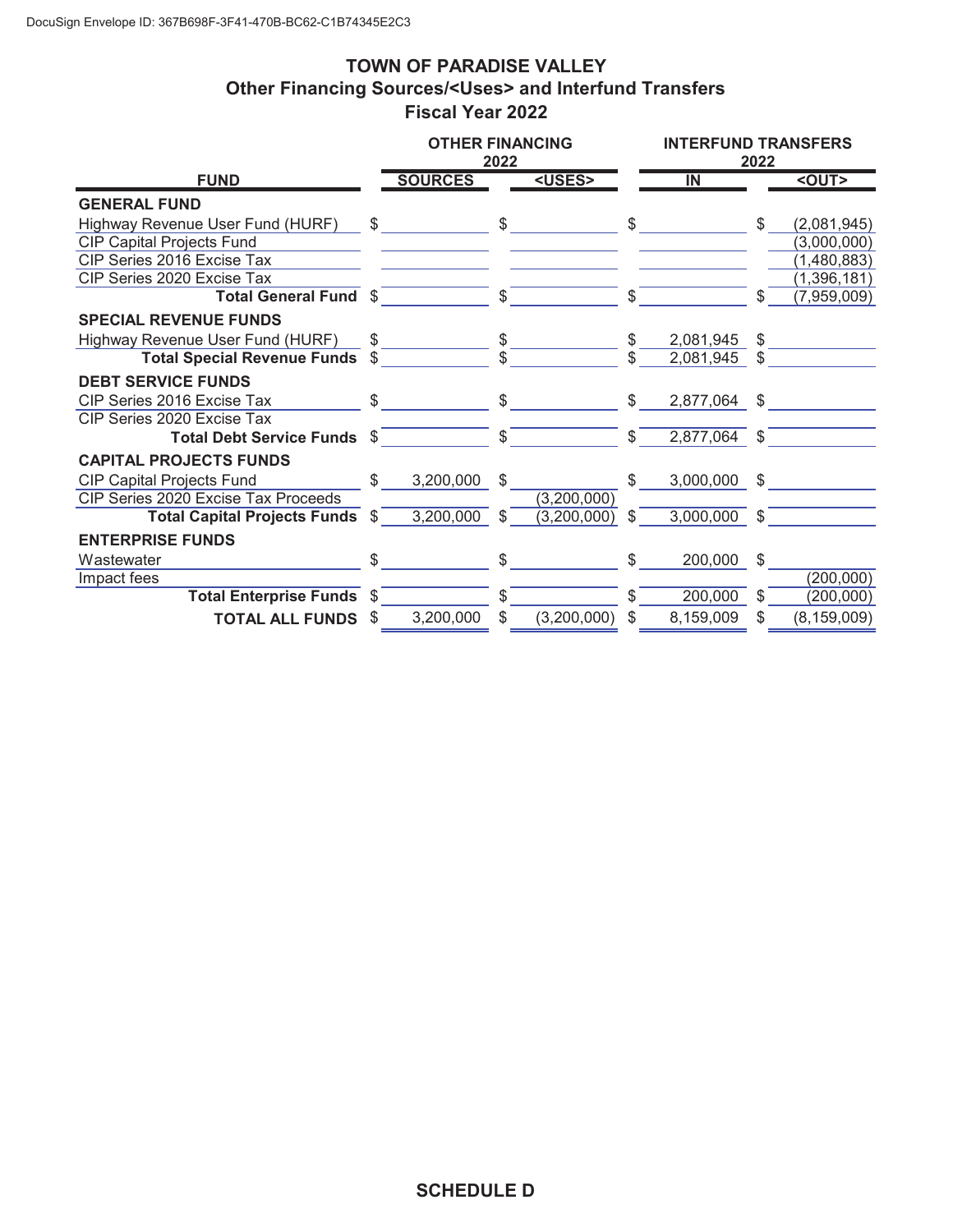#### **Expenditures/Expenses by Fund Fiscal Year 2022 TOWN OF PARADISE VALLEY**

| <b>FUND/DEPARTMENT</b>                |     | <b>ADOPTED</b><br><b>BUDGETED</b><br><b>EXPENDITURES/</b><br><b>EXPENSES</b><br>2021 |                | <b>EXPENDITURE/</b><br><b>EXPENSE</b><br><b>ADJUSTMENTS</b><br><b>APPROVED</b><br>2021 | <b>ACTUAL</b><br><b>EXPENDITURES/</b><br><b>EXPENSES*</b><br>2021 |    | <b>BUDGETED</b><br><b>EXPENDITURES/</b><br><b>EXPENSES</b><br>2022 |
|---------------------------------------|-----|--------------------------------------------------------------------------------------|----------------|----------------------------------------------------------------------------------------|-------------------------------------------------------------------|----|--------------------------------------------------------------------|
| <b>GENERAL FUND</b>                   |     |                                                                                      |                |                                                                                        |                                                                   |    |                                                                    |
| Community development                 | \$  | 2,330,961                                                                            | \$             | 163,724 \$                                                                             | 2,240,002                                                         | \$ | 2,676,508                                                          |
| Finance                               |     | 667,981                                                                              |                | 65,337                                                                                 | 731,843                                                           |    | 771,929                                                            |
| Information technology                |     | 888,953                                                                              |                | 75,707                                                                                 | 974,905                                                           |    | 1,534,993                                                          |
| Mayor, Council, Boards,               |     | 152.120                                                                              |                |                                                                                        | 43,565                                                            |    | 178,520                                                            |
| Public works                          |     | 896,914                                                                              |                | 12,850                                                                                 | 887,211                                                           |    | 957,929                                                            |
| Tourism promotion                     |     | 900.000                                                                              |                |                                                                                        | 900,000                                                           |    | 1,242,000                                                          |
| Town Attorney's office                |     | 705,222                                                                              |                | 35,157                                                                                 | 735,926                                                           |    | 673,845                                                            |
| Town Manager's office                 |     | 1,430,506                                                                            |                | 89,547                                                                                 | 1,240,007                                                         |    | 1,480,528                                                          |
| Municipal court                       |     | 759,281                                                                              |                | 11,319                                                                                 | 807,485                                                           |    | 785,515                                                            |
| Police department                     |     | 8,746,781                                                                            |                | 201,316                                                                                | 8,366,623                                                         |    | 8,947,952                                                          |
| Contingencies - general               |     | 2.719.799                                                                            |                | (1,087,741)                                                                            | 843.114                                                           |    | 2.096.613                                                          |
| Contingencies - pending               |     | 9,216,950                                                                            |                | (1,503,988)                                                                            | 1,800,000                                                         |    | 10,430,004                                                         |
| <b>Total General Fund</b>             |     | 29,415,468                                                                           |                | $\overline{(1,936,772)}$ \$                                                            | 19,570,681                                                        | \$ | 31,776,336                                                         |
| <b>SPECIAL REVENUE FUNDS</b>          |     |                                                                                      |                |                                                                                        |                                                                   |    |                                                                    |
| Court grants                          |     | 152,500                                                                              | \$             | $(5,977)$ \$                                                                           | 110.073                                                           | \$ | 322,195                                                            |
| Police and other grants and donations |     | 171,845                                                                              |                |                                                                                        | 66,009                                                            |    | 153,438                                                            |
| Grants contingency                    |     | 1,120,115                                                                            |                |                                                                                        |                                                                   |    | 4,625,000                                                          |
| Highway user revenue (streets)        |     | 1,449,905                                                                            |                | 2,360,183                                                                              | 3,696,803                                                         |    | 3,054,945                                                          |
| <b>Total Special Revenue Funds</b>    | -\$ | 2,894,365                                                                            | $\mathfrak{S}$ | 2,354,206                                                                              | \$<br>3,872,885                                                   | \$ | 8,155,578                                                          |
| <b>DEBT SERVICE FUNDS</b>             |     |                                                                                      |                |                                                                                        |                                                                   |    |                                                                    |
| CIP Series 2016                       |     | 1,479,585 \$                                                                         |                |                                                                                        | \$<br>1,479,585                                                   | \$ | 1,480,883                                                          |
| CIP Series 2020                       |     | 728.443                                                                              |                |                                                                                        | 728.443                                                           |    | 1,396,181                                                          |
| <b>Total Debt Service Funds</b>       | \$  | $2,208,028$ \$                                                                       |                |                                                                                        | 2,208,028                                                         | \$ | 2,877,064                                                          |
| <b>CAPITAL PROJECTS FUNDS</b>         |     |                                                                                      |                |                                                                                        |                                                                   |    |                                                                    |
| Capital improvement program           |     | 14,430,000                                                                           | \$             |                                                                                        | \$<br>13,644,390                                                  | £. | 3,610,000                                                          |
| Contingency and available proceeds    |     | 8,557,600                                                                            |                | (443, 320)                                                                             |                                                                   |    | 4,220,610                                                          |
| <b>Total Capital Projects Funds</b>   |     | 22,987,600                                                                           | \$             | (443, 320)                                                                             | \$<br>13,644,390                                                  |    | 7,830,610                                                          |
| <b>ENTERPRISE FUNDS</b>               |     |                                                                                      |                |                                                                                        |                                                                   |    |                                                                    |
| Alarm fund                            |     | 165,134 \$                                                                           |                |                                                                                        | 147,606                                                           | \$ | 149,212                                                            |
| Fire services fund                    |     | 3,378,982                                                                            |                |                                                                                        | 3,347,775                                                         |    | 3,386,527                                                          |
| Wastewater fund                       |     | 3,032,794                                                                            |                | 25.886                                                                                 | 2,921,234                                                         |    | 2,786,213                                                          |
| Wastewater impact fee fund            |     |                                                                                      |                |                                                                                        |                                                                   |    |                                                                    |
| Enterprise contingencies              |     | 138,000                                                                              |                |                                                                                        |                                                                   |    | 178,000                                                            |
| <b>Total Enterprise Funds</b>         |     | 6,714,910                                                                            | \$             | 25,886                                                                                 | \$<br>6,416,615                                                   |    | 6,499,952                                                          |
| <b>TOTAL ALL FUNDS \$</b>             |     | 64,220,371                                                                           | \$             |                                                                                        | \$<br>45,712,599                                                  | \$ | 57,139,540                                                         |

\* Includes actual expenditures/expenses recognized on the modified accrual or accrual basis as of the date the proposed budget was prepared, plus estimated expenditures/expenses for the remainder of the fiscal year.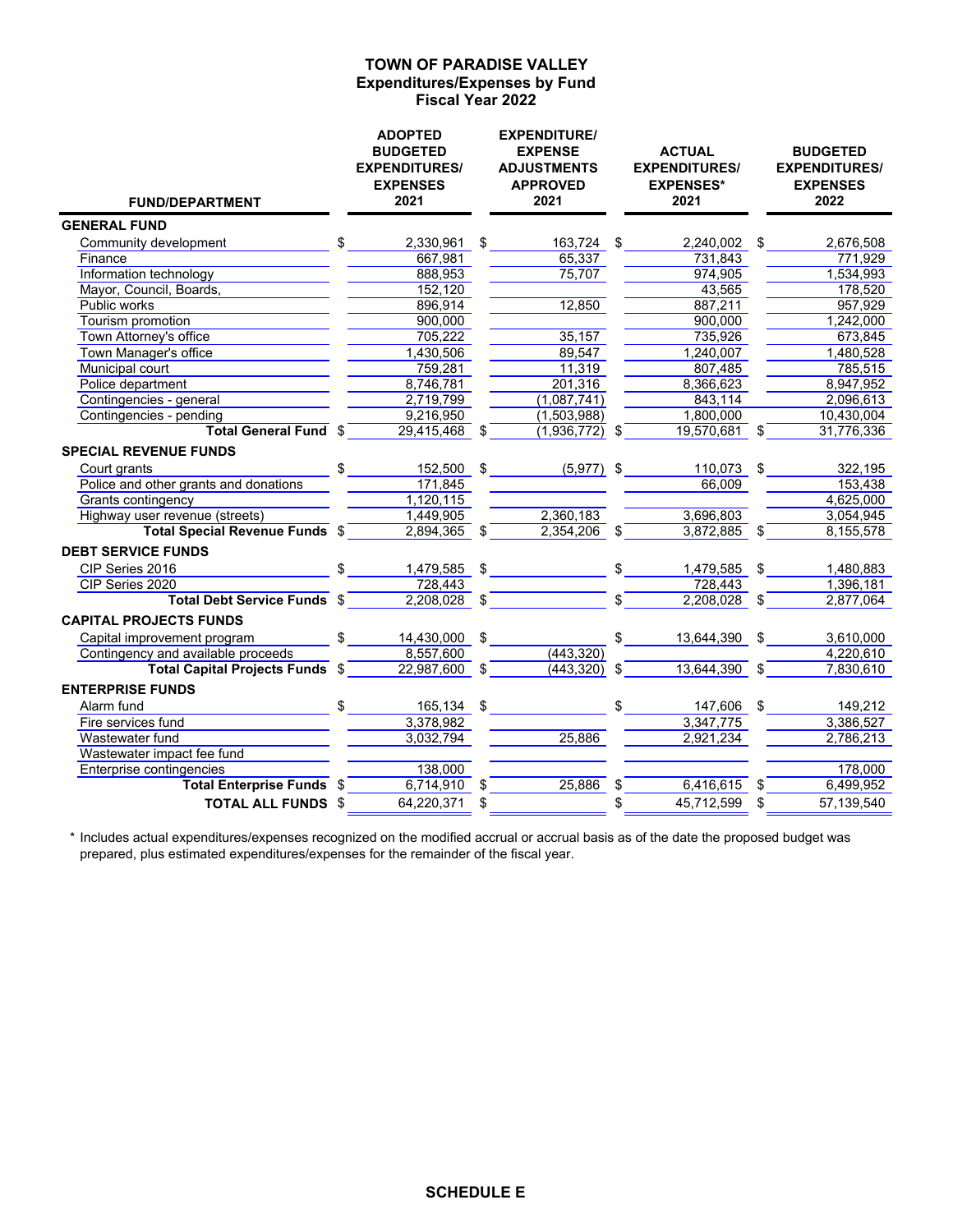### **Expenditures/Expenses by Department Fiscal Year 2022 TOWN OF PARADISE VALLEY**

|                                 |    | <b>ADOPTED</b><br><b>BUDGETED</b><br><b>EXPENDITURES/</b><br><b>EXPENSES</b> |                         | <b>EXPENDITURE/</b><br><b>EXPENSE</b><br><b>ADJUSTMENTS</b><br><b>APPROVED</b> |    | <b>ACTUAL</b><br><b>EXPENDITURES/</b><br><b>EXPENSES*</b> | <b>BUDGETED</b><br><b>EXPENDITURES/</b><br><b>EXPENSES</b> |
|---------------------------------|----|------------------------------------------------------------------------------|-------------------------|--------------------------------------------------------------------------------|----|-----------------------------------------------------------|------------------------------------------------------------|
| <b>DEPARTMENT/FUND</b>          |    | 2021                                                                         |                         | 2021                                                                           |    | 2021                                                      | 2022                                                       |
| Community development:          |    |                                                                              |                         |                                                                                |    |                                                           |                                                            |
| General fund<br>Enterprises     | \$ | 2,330,961<br>159,815                                                         | \$                      | 163,724 \$                                                                     |    | 2,240,002<br>159,815                                      | \$<br>2,676,508<br>164,580                                 |
| <b>Department Total</b>         | \$ | 2,490,776                                                                    | \$                      | 163,724 \$                                                                     |    | 2,399,817 \$                                              | 2,841,088                                                  |
|                                 |    |                                                                              |                         |                                                                                |    |                                                           |                                                            |
| Debt service<br>CIP Series 2016 | \$ | 1,479,585                                                                    | \$                      |                                                                                | \$ | 1,479,585                                                 | \$<br>1,480,883                                            |
| CIP Series 2020                 |    | 728,443                                                                      |                         |                                                                                |    | 728,443                                                   | 1,396,181                                                  |
| <b>Department Total</b>         | \$ | 2,208,028                                                                    | $\sqrt[6]{\frac{1}{2}}$ |                                                                                | \$ | 2,208,028 \$                                              | 2,877,064                                                  |
|                                 |    |                                                                              |                         |                                                                                |    |                                                           |                                                            |
| Finance:<br>General fund        |    |                                                                              | \$                      |                                                                                |    |                                                           | \$                                                         |
| Enterprise funds                |    | 667,981<br>104,695                                                           |                         | 65,337                                                                         | \$ | 731,843<br>104,695                                        | 771,929<br>112,310                                         |
| Department Total \$             |    | 772,676                                                                      | \$                      | 65,337                                                                         | \$ | 836,538                                                   | \$<br>884,239                                              |
|                                 |    |                                                                              |                         |                                                                                |    |                                                           |                                                            |
| Information technology:         |    |                                                                              |                         |                                                                                |    |                                                           |                                                            |
| General fund                    | \$ | 888,953                                                                      | \$                      | 75,707 \$                                                                      |    | 974,905                                                   | \$<br>1,534,993                                            |
| Enterprise funds                |    | 11,235                                                                       |                         |                                                                                |    | 11,235                                                    | 19,050                                                     |
| Department Total \$             |    | 900,188                                                                      | \$                      | 75,707                                                                         | \$ | 986,140                                                   | \$<br>1,554,043                                            |
| Mayor, Council, Boards,         |    |                                                                              |                         |                                                                                |    |                                                           |                                                            |
| Commissions and Volunteers      |    |                                                                              |                         |                                                                                |    |                                                           |                                                            |
| General fund                    |    | 152,120                                                                      | \$                      |                                                                                | \$ | 43,565                                                    | \$<br>178,520                                              |
| Department Total \$             |    | 152,120                                                                      | \$                      |                                                                                |    | 43,565                                                    | \$<br>178,520                                              |
| <b>Public Works</b>             |    |                                                                              |                         |                                                                                |    |                                                           |                                                            |
| General fund                    | \$ | 896,914                                                                      | \$                      | 12,850                                                                         | -S | 887,211                                                   | \$<br>957,929                                              |
| Highway user revenue fund       |    | $\overline{1,449,905}$                                                       |                         | 2,360,183                                                                      |    | 3,696,803                                                 | 3,054,945                                                  |
| Enterprise funds                |    | 20,698                                                                       |                         |                                                                                |    | 20,698                                                    | 21,230                                                     |
| <b>Department Total</b>         |    | 2,367,517                                                                    | \$                      | 2,373,033                                                                      | \$ | 4,604,712                                                 | \$<br>4,034,104                                            |
| <b>Tourism and Grants</b>       |    |                                                                              |                         |                                                                                |    |                                                           |                                                            |
| General fund                    |    | 900,000                                                                      | \$                      |                                                                                | \$ | 900,000                                                   | \$<br>1,242,000                                            |
| Grants fund                     |    | 171,845                                                                      |                         |                                                                                |    | 66,009                                                    | 153,438                                                    |
| Department Total \$             |    | 1,071,845                                                                    | \$                      |                                                                                | \$ | 966,009                                                   | \$<br>1,395,438                                            |
| Town Attorney's office:         |    |                                                                              |                         |                                                                                |    |                                                           |                                                            |
| General fund                    |    | 705,222                                                                      | \$                      | 35,157                                                                         | -S | 735,926                                                   | \$<br>673,845                                              |
| Enterprise funds                |    | 39,144                                                                       |                         |                                                                                |    | 39,144                                                    | 40,020                                                     |
| <b>Department Total</b>         | -5 | 744,366                                                                      | \$                      | 35,157                                                                         |    | 775,070                                                   | \$<br>713,865                                              |
| Town Manager's office           |    |                                                                              |                         |                                                                                |    |                                                           |                                                            |
| General fund                    | \$ | 874,369                                                                      | \$                      | 81,017 \$                                                                      |    | 807,161                                                   | \$<br>921,877                                              |
| Post office                     |    | 556,137                                                                      |                         | 8,530                                                                          |    | 432,846                                                   | 558,651                                                    |
| Department Total \$             |    | 1,430,506                                                                    | \$                      | 89,547                                                                         | \$ | 1,240,007                                                 | \$<br>1,480,528                                            |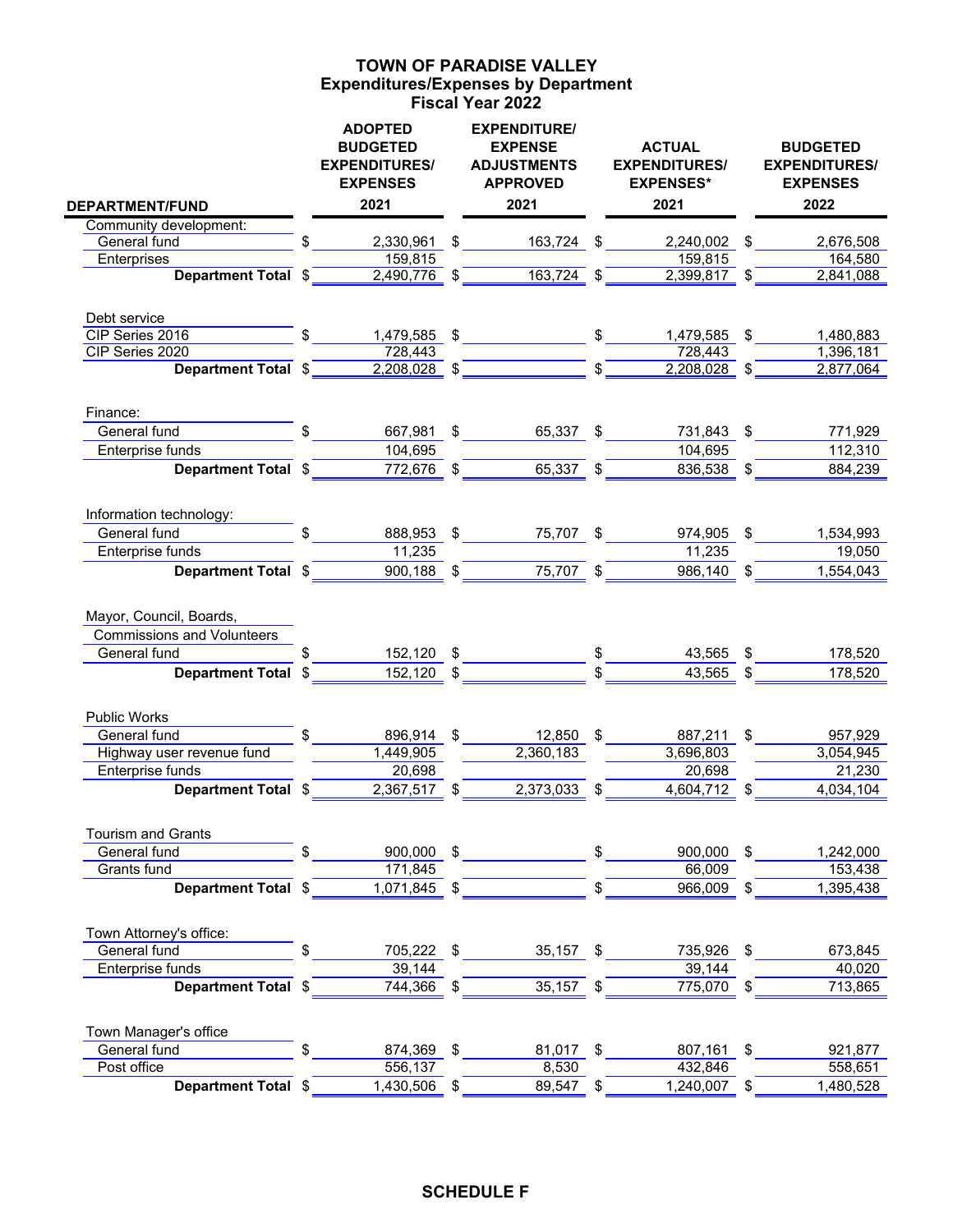## **Expenditures/Expenses by Department Fiscal Year 2022 TOWN OF PARADISE VALLEY**

|                              |     | <b>ADOPTED</b><br><b>BUDGETED</b><br><b>EXPENDITURES/</b><br><b>EXPENSES</b> |                           | <b>EXPENDITURE/</b><br><b>EXPENSE</b><br><b>ADJUSTMENTS</b><br><b>APPROVED</b> | <b>ACTUAL</b><br><b>EXPENDITURES/</b><br><b>EXPENSES*</b> | <b>BUDGETED</b><br><b>EXPENDITURES/</b><br><b>EXPENSES</b> |
|------------------------------|-----|------------------------------------------------------------------------------|---------------------------|--------------------------------------------------------------------------------|-----------------------------------------------------------|------------------------------------------------------------|
| <b>DEPARTMENT/FUND</b>       |     | 2021                                                                         |                           | 2021                                                                           | 2021                                                      | 2022                                                       |
| Wastewater services          |     |                                                                              |                           |                                                                                |                                                           |                                                            |
| Enterprise funds             |     | 2,913,057                                                                    | \$                        | 25,886                                                                         | 2,801,497                                                 | 2,663,975                                                  |
| Impact fees                  |     |                                                                              |                           |                                                                                |                                                           |                                                            |
| Department Total \$          |     | 2,913,057                                                                    | \$                        | 25,886                                                                         | 2,801,497 \$                                              | 2,663,975                                                  |
| Contingencies:               |     |                                                                              |                           |                                                                                |                                                           |                                                            |
| General fund                 |     |                                                                              |                           |                                                                                |                                                           |                                                            |
| General purpose              | \$  | 1,891,799                                                                    | $\boldsymbol{\mathsf{S}}$ | $(1,087,741)$ \$                                                               | 600,000                                                   | \$<br>1,266,613                                            |
| Specific purpose             |     | 828,000                                                                      |                           |                                                                                | 243,114                                                   | 830,000                                                    |
| <b>PSPRS liability</b>       |     | 5,400,002                                                                    |                           |                                                                                | 1,800,000                                                 |                                                            |
| Department priorities 2 & 3  |     | 3,816,948                                                                    |                           | (1,503,988)                                                                    |                                                           | 2,220,435                                                  |
| Restricted for emergencies   |     |                                                                              |                           |                                                                                |                                                           | 8,209,569                                                  |
| Capital projects - general   |     | 554,000                                                                      |                           | (443, 320)                                                                     |                                                           | 1,020,610                                                  |
| Capital projects - proceeds  |     | 8,003,600                                                                    |                           |                                                                                |                                                           | 3,200,000                                                  |
| Grants and donations         |     | 1,120,115                                                                    |                           |                                                                                |                                                           | 4,625,000                                                  |
| Enterprise funds             |     | 138,000                                                                      |                           |                                                                                |                                                           | 178,000                                                    |
| <b>Department Total</b>      | \$  | 21,752,464                                                                   | \$                        | $(3,035,049)$ \$                                                               | 2,643,114                                                 | \$<br>21,550,227                                           |
| Capital Improvement Program: |     |                                                                              |                           |                                                                                |                                                           |                                                            |
| Capital projects fund        | \$. | 14,430,000                                                                   | \$                        |                                                                                | \$<br>13,644,390                                          | \$<br>3,610,000                                            |
| <b>Department Total</b>      | \$  | 14,430,000                                                                   | \$                        |                                                                                | \$<br>13,644,390                                          | \$<br>3,610,000                                            |
| Alarm services:              |     |                                                                              |                           |                                                                                |                                                           |                                                            |
| Enterprise funds             |     | 46,330                                                                       | \$                        |                                                                                | \$<br>28,802                                              | \$<br>32,865                                               |
| <b>Department Total</b>      |     | 46,330                                                                       | \$                        |                                                                                | \$<br>28,802                                              | \$<br>32,865                                               |
| Fire services:               |     |                                                                              |                           |                                                                                |                                                           |                                                            |
| Enterprise funds             |     | 3,150,265                                                                    | \$                        |                                                                                | \$<br>3,119,058                                           | \$<br>3,141,352                                            |
| Department Total \$          |     | 3,150,265                                                                    |                           |                                                                                | \$<br>3,119,058                                           | \$<br>3,141,352                                            |
| Municipal court:             |     |                                                                              |                           |                                                                                |                                                           |                                                            |
| General fund                 | \$  | 759,281                                                                      | \$                        | 11,319                                                                         | \$<br>807,485                                             | \$<br>785,515                                              |
| Court grants                 |     | 152,500                                                                      |                           | (5, 977)                                                                       | 110,073                                                   | 322,195                                                    |
| Department Total \$          |     | 911,781                                                                      | \$                        | 5,342 \$                                                                       | 917,558                                                   | \$<br>1,107,710                                            |
| Police department:           |     |                                                                              |                           |                                                                                |                                                           |                                                            |
| General fund - Operations    | \$  | 8,746,781                                                                    | \$                        | 201,316                                                                        | \$<br>8,366,623                                           | \$<br>8,947,952                                            |
| Enterprise funds             |     | 131,671                                                                      |                           |                                                                                | 131,671                                                   | 126,570                                                    |
| Department Total \$          |     | 8,878,452 \$                                                                 |                           | 201,316 \$                                                                     | 8,498,294 \$                                              | 9,074,522                                                  |

\* Includes actual expenditures/expenses recognized on the modified accrual or accrual basis as of the date the proposed budget was prepared, plus estimated expenditures/expenses for the remainder of the fiscal year.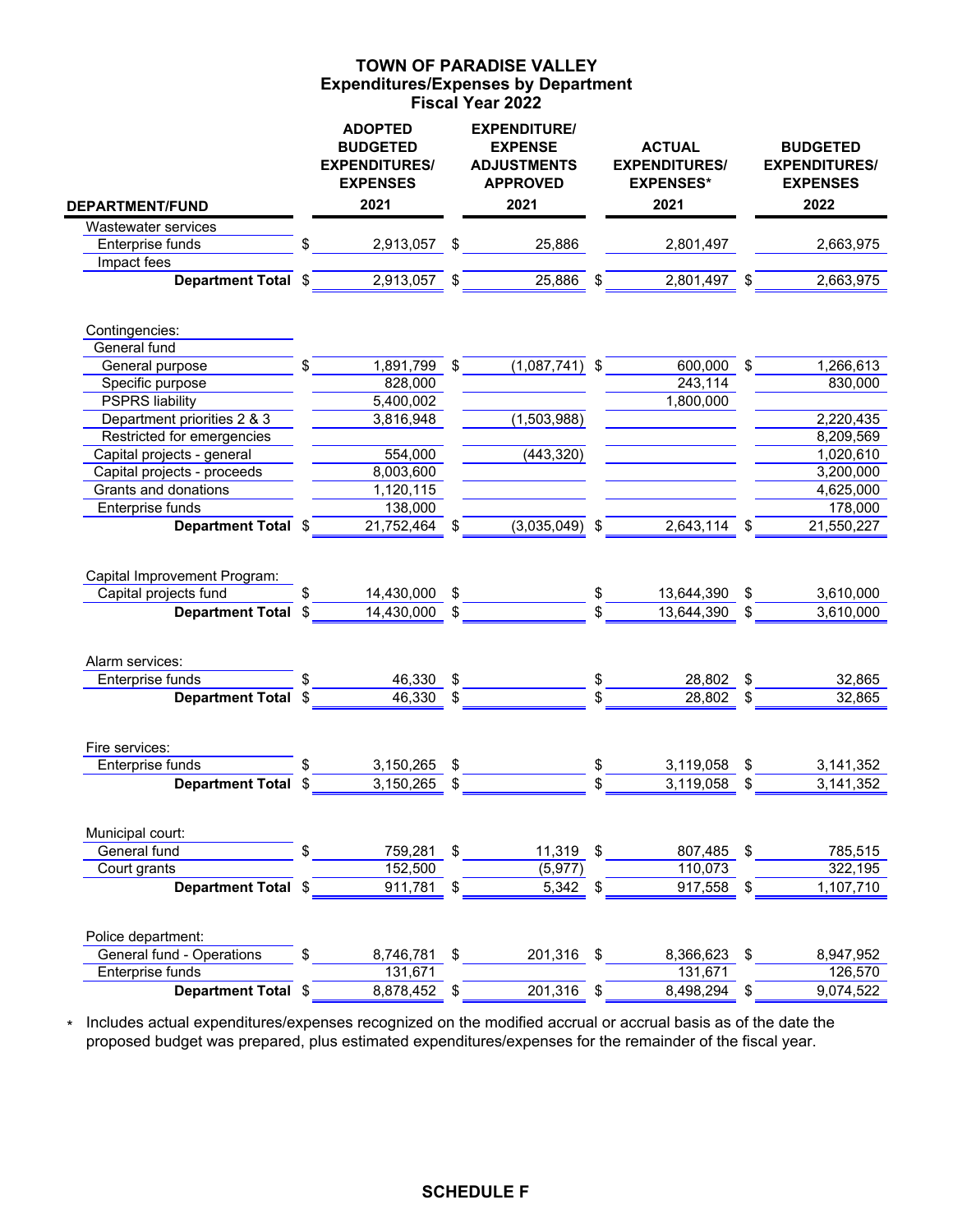j.

## **Expenditures/Expenses by Department Fiscal Year 2022 TOWN OF PARADISE VALLEY**

|                              |    | <b>ADOPTED</b><br><b>BUDGETED</b><br><b>EXPENDITURES/</b><br><b>EXPENSES</b> |               | <b>EXPENDITURE/</b><br><b>EXPENSE</b><br><b>ADJUSTMENTS</b><br><b>APPROVED</b> | <b>ACTUAL</b><br><b>EXPENDITURES/</b><br><b>EXPENSES*</b> |    | <b>BUDGETED</b><br><b>EXPENDITURES/</b><br><b>EXPENSES</b> |
|------------------------------|----|------------------------------------------------------------------------------|---------------|--------------------------------------------------------------------------------|-----------------------------------------------------------|----|------------------------------------------------------------|
| <b>DEPARTMENT/FUND</b>       |    | 2021                                                                         |               | 2021                                                                           | 2021                                                      |    | 2022                                                       |
| Wastewater services          |    |                                                                              |               |                                                                                |                                                           |    |                                                            |
| Enterprise funds             | \$ | 2,913,057                                                                    | \$            | 25,886                                                                         | 2,801,497                                                 |    | 2,663,975                                                  |
| Impact fees                  |    |                                                                              |               |                                                                                |                                                           |    |                                                            |
| Department Total \$          |    | 2,913,057                                                                    |               | 25,886                                                                         | 2,801,497 \$                                              |    | 2,663,975                                                  |
| Contingencies:               |    |                                                                              |               |                                                                                |                                                           |    |                                                            |
| General fund                 |    |                                                                              |               |                                                                                |                                                           |    |                                                            |
| General purpose              | \$ | 1,891,799                                                                    | $\sqrt[6]{2}$ | $(1,087,741)$ \$                                                               | 600,000                                                   | \$ | 1,266,613                                                  |
| Specific purpose             |    | 828,000                                                                      |               |                                                                                | 243,114                                                   |    | 830,000                                                    |
| <b>PSPRS liability</b>       |    | $\overline{5,400,002}$                                                       |               |                                                                                | 1,800,000                                                 |    |                                                            |
| Department priorities 2 & 3  |    | 3,816,948                                                                    |               | (1,503,988)                                                                    |                                                           |    | 2,220,435                                                  |
| Restricted for emergencies   |    |                                                                              |               |                                                                                |                                                           |    | 8,530,719                                                  |
| Capital projects - general   |    | 554,000                                                                      |               | (443, 320)                                                                     |                                                           |    | 1,020,610                                                  |
| Capital projects - proceeds  |    | 8,003,600                                                                    |               |                                                                                |                                                           |    | 3,200,000                                                  |
| Grants and donations         |    | 1,120,115                                                                    |               |                                                                                |                                                           |    | 4,625,000                                                  |
| Enterprise funds             |    | 138,000                                                                      |               |                                                                                |                                                           |    | 178,000                                                    |
| <b>Department Total</b>      | \$ | 21,752,464                                                                   | \$            | $(3,035,049)$ \$                                                               | 2,643,114                                                 | \$ | 21,871,377                                                 |
| Capital Improvement Program: |    |                                                                              |               |                                                                                |                                                           |    |                                                            |
| Capital projects fund        |    | 14,430,000                                                                   | \$            |                                                                                | \$<br>13,644,390                                          | \$ | 3,610,000                                                  |
| <b>Department Total</b>      | \$ | 14,430,000                                                                   | \$            |                                                                                | 13,644,390                                                | \$ | 3,610,000                                                  |
| Alarm services:              |    |                                                                              |               |                                                                                |                                                           |    |                                                            |
| Enterprise funds             |    | 46,330                                                                       | \$            |                                                                                | 28,802                                                    | \$ | 32,865                                                     |
| <b>Department Total</b>      | \$ | 46,330                                                                       | \$            |                                                                                | \$<br>28,802                                              | \$ | 32,865                                                     |
| Fire services:               |    |                                                                              |               |                                                                                |                                                           |    |                                                            |
| Enterprise funds             |    | 3,150,265                                                                    | \$            |                                                                                | \$<br>3,119,058                                           | \$ | 3,141,352                                                  |
| <b>Department Total</b>      | \$ | 3,150,265                                                                    |               |                                                                                | 3,119,058                                                 | S  | 3,141,352                                                  |
| Municipal court:             |    |                                                                              |               |                                                                                |                                                           |    |                                                            |
| General fund                 | \$ | 759,281                                                                      | \$            | 11,319                                                                         | \$<br>807,485                                             | \$ | 785,515                                                    |
| Court grants                 |    | 152,500                                                                      |               | (5, 977)                                                                       | 110,073                                                   |    | 322,195                                                    |
| Department Total \$          |    | 911,781                                                                      | \$            | 5,342                                                                          | \$<br>917,558                                             | \$ | 1,107,710                                                  |
| Police department:           |    |                                                                              |               |                                                                                |                                                           |    |                                                            |
| General fund - Operations    | \$ | 8,746,781                                                                    | \$            | 201,316 \$                                                                     | 8,366,623                                                 | \$ | 8,947,952                                                  |
| Enterprise funds             |    | 131,671                                                                      |               |                                                                                | 131,671                                                   |    | 126,570                                                    |
| Department Total \$          |    | 8,878,452                                                                    | \$            | 201,316                                                                        | \$<br>8,498,294                                           | \$ | 9,074,522                                                  |
|                              |    |                                                                              |               |                                                                                |                                                           |    |                                                            |

\* Includes actual expenditures/expenses recognized on the modified accrual or accrual basis as of the date the proposed budget was prepared, plus estimated expenditures/expenses for the remainder of the fiscal year.